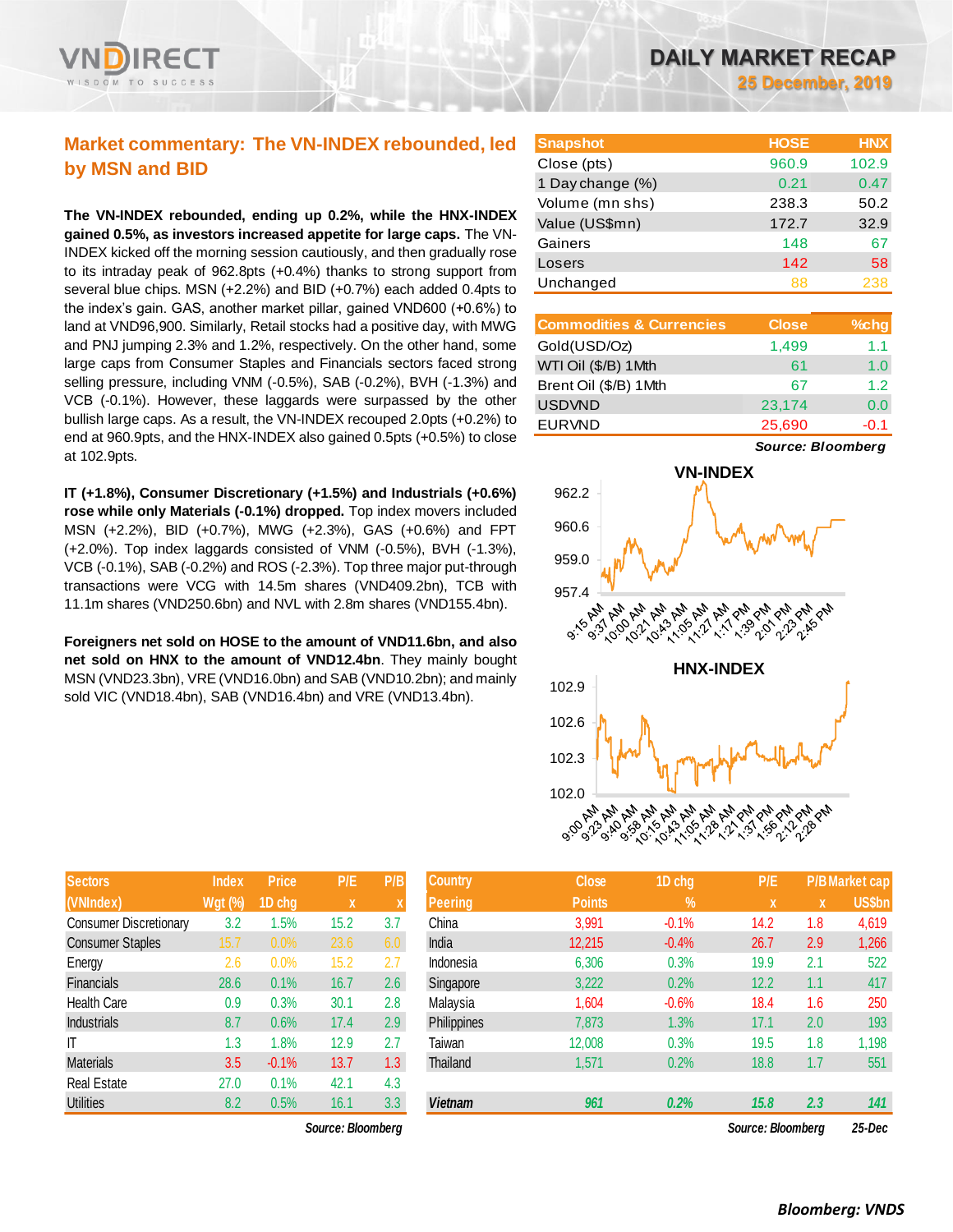

### **Market News**

**Oil tops US\$61 as U.S. crude oil inventories seen declining.** Oil settled above US\$61 a barrel amid light volume as U.S. President Donald Trump said a preliminary trade deal with China is "done" and ahead of government data expected to show another crude stockpile decline. Futures rose 1% in New York Tuesday to close at a three-day high. Trump suggested that the U.S. and China will sign a trade agreement ahead of a meeting with him and President Xi Jinping. American crude inventories fell by 1.5m barrels last week, according to a Bloomberg survey before Energy Information Administration data on Friday and industry figures due later Tuesday. *(Bloomberg)*

**Vietnam's real estate market may suffer decline in 2020**. 2019 was a tough year for the real estate market when many projects remained stagnant. However, the situation may be even more serious in 2020. The overlapping and contradictory legal documents, complicated licensing procedures, unsuitable policies for social housing development, unclear legal framework for condotels and the decreased confidence of investors all have created a crisis in the real estate market. The demand is very high, while real estate developers don't have products to sell. A series of real estate projects have been frozen. As a result, land and apartment prices have been pushed up. Meanwhile, real estate developers suffer as investment costs have increased. They have to pay more for bank loan interest rates. More seriously, they miss business opportunities. Nguyen Tran Nam, chair of the Vietnam Real Estate Association, warned that the real estate market would meet difficulties in 2020 because of the problems in the legal framework, credit and capital safety. "The bottlenecks in the legal framework cannot be settled immediately. Banks tend to tighten real estate credit and it will be more difficult to access land," Nam said. However, the problems of 2020 will be different from 2009- 2010. At that time products were abundant but there were not many buyers, which led to high inventory level worth VND200tr. The figure has decreased to VND20tr. "The crisis has shifted from oversupply to short supply, but the demand is very high and the cash flow is heading for the real estate market," Nam said. Sharing the same view with Nam, Nguyen Quoc Hiep, chair of GP Invest, said real estate firms are meeting difficulties because the spirit of the new laws still has not been enforced by state agencies. The Law on Real Estate Business, the Planning and the Land Laws all have been amended with many changes related to land clearance, land use purpose conversion, auctioning and bidding. However, administrative procedures are still vague and overlapping. Hiep thinks the real estate market in 2020 would still be quiet because of the lack of projects and new products. The Hanoi authorities have recently changed the official land price frame in the city. As the land prices in all areas have increased sharply, real estate developers would have to pay higher for site clearance. Sales would also be difficult because of the high prices of products. "The real estate price changes regularly because of the regular changes of the K coefficient. Before 2016, the land price accounted for 15-18% of the real estate product price, but now it accounts for 20-25%," Hiep said. *(Vietnamnet.vn)*

# **Notable Corporate Events**

**Refrigeration Electrical Engineering Corporation (REE VN HOSE) – M&A Activities:** REE said it has sought to buy 60m shares of Vinh Son-Song Hinh Hydropower Joint Stock Company (VSH VN HOSE) by late next month. The purchase, scheduled between 26 Dec 2019 and 21 Jan 2020, would raise REE ownership in VSH to over 50%, from around 21% now. *(Cafef.vn)*

*<to be continued>*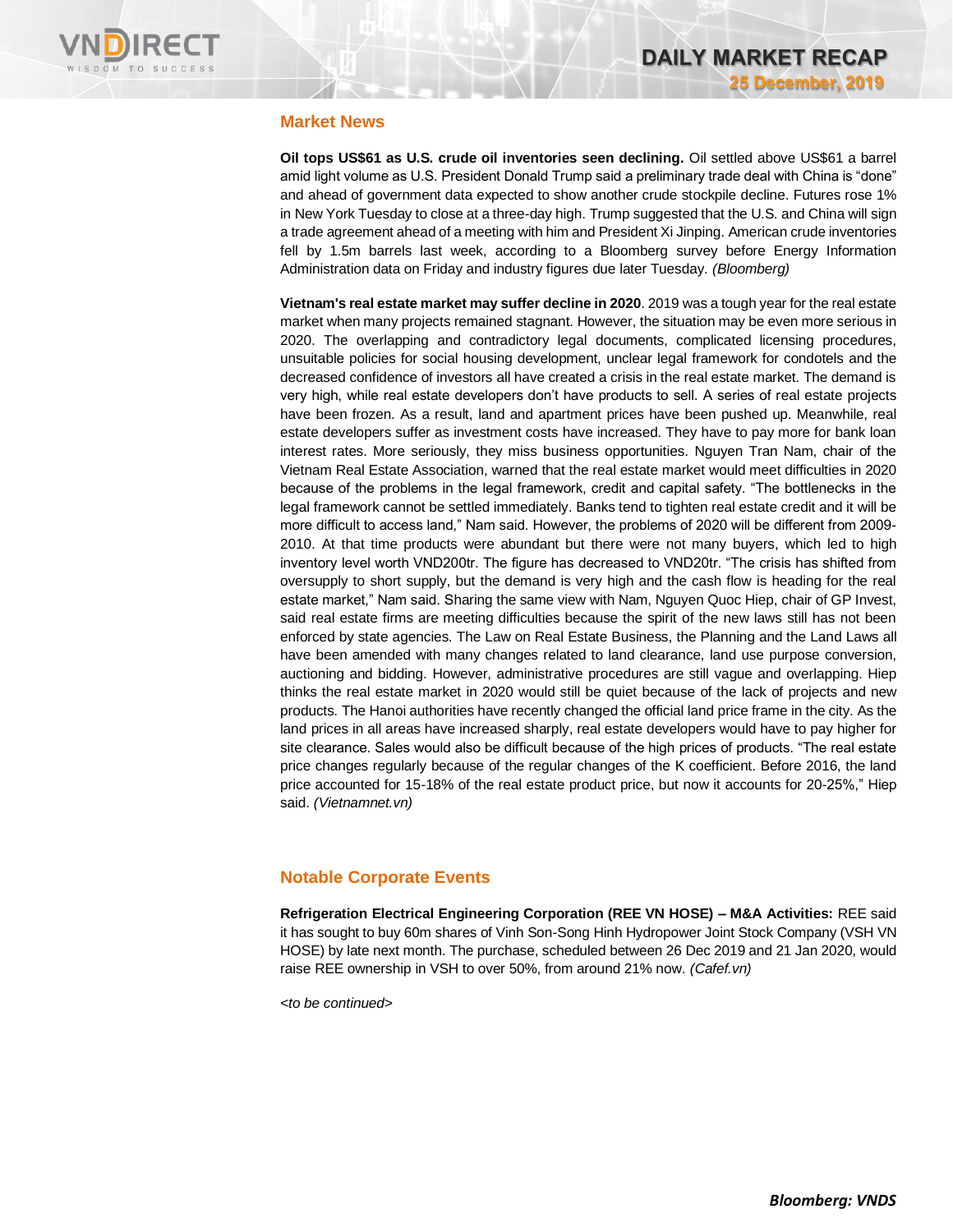#### Vľ RECT WISDOM TO SUCCESS

# **DAILY MARKET RECAP**

**25 December, 2019**

# **COVERAGE SUMMARY**

| Ticker                  | <b>Close price</b> | <b>Adjusted target</b><br>price | <b>Dividend yield</b> | <b>Potential return</b> | <b>Rating</b> | <b>Latest report</b> |
|-------------------------|--------------------|---------------------------------|-----------------------|-------------------------|---------------|----------------------|
| PC <sub>1</sub>         | 17,550             | 24,500                          | 0.0%                  | 39.6%                   | <b>ADD</b>    | <b>Link</b>          |
| <b>LPB</b>              | 7,300              | 10,000                          | 0.0%                  | 37.0%                   | <b>ADD</b>    | Link                 |
| <b>NLG</b>              | 27,350             | 39,600                          | 1.8%                  | 46.6%                   | <b>ADD</b>    | Link                 |
| <b>ACV</b>              | 76,200             | 105,000                         | 0.0%                  | 37.8%                   | ADD           | Link                 |
| <b>DPM</b>              | 13,400             | 15,800                          | 7.2%                  | 25.1%                   | ADD           | Link                 |
| QNS                     | 28,600             | 44,300                          | 1.8%                  | 56.7%                   | ADD           | <b>Link</b>          |
| <b>LTG</b>              | 20,500             | 27,300                          | 7.8%                  | 41.0%                   | <b>ADD</b>    | Link                 |
| VCB                     | 89,900             | 92,200                          | 0.9%                  | 3.4%                    | <b>HOLD</b>   | Link                 |
| MBB                     | 21,000             | 34,300                          | 2.9%                  | 66.2%                   | <b>ADD</b>    | Link                 |
| <b>VPB</b>              | 19,550             | 21,200                          | 0.0%                  | 8.4%                    | <b>HOLD</b>   | Link                 |
| <b>TCM</b>              | 19,200             | 28,200                          | 2.7%                  | 49.6%                   | <b>ADD</b>    | $Link$               |
| HPG                     | 23,150             | 26,139                          | 0.0%                  | 12.9%                   | <b>HOLD</b>   | Link                 |
| <b>PVT</b>              | 16,400             | 21,000                          | 6.4%                  | 34.4%                   | <b>ADD</b>    | Link                 |
| <b>STK</b>              | 17,200             | 25,200                          | 8.7%                  | 55.2%                   | ADD           | Link                 |
| <b>AAA</b>              | 12,950             | 25,300                          | 15.7%                 | 111.1%                  | <b>ADD</b>    | $Link$               |
| <b>PNJ</b>              | 85,500             | 88,000                          | 2.7%                  | 5.6%                    | <b>HOLD</b>   | Link                 |
| <b>KDH</b>              | 26,850             | 28,300                          | 1.9%                  | 7.3%                    | <b>HOLD</b>   | <b>Link</b>          |
| <b>DCM</b>              | 6,700              | 8,900                           | 13.4%                 | 46.3%                   | <b>ADD</b>    | Link                 |
| <b>VTP</b>              | 115,600            | 111,000                         | 1.3%                  | $-2.7%$                 | <b>HOLD</b>   | Link                 |
| ACB                     | 22,900             | 30,400                          | 4.4%                  | 37.1%                   | ADD           | Link                 |
| GAS                     | 96,900             | 105,700                         | 6.0%                  | 15.0%                   | <b>ADD</b>    | Link                 |
| <b>PVS</b>              | 17,700             | 24,100                          | 4.0%                  | 40.1%                   | <b>ADD</b>    | Link                 |
| <b>PVD</b>              | 14,850             | 19,600                          | 0.0%                  | 32.0%                   | <b>ADD</b>    | Link                 |
| <b>MSH</b>              | 44,450             | 66,600                          | 8.2%                  | 58.1%                   | ADD           | <b>Link</b>          |
| <b>MWG</b>              | 113,900            | 140,700                         | 1.3%                  | 24.9%                   | <b>ADD</b>    | $Link$               |
| <b>POW</b>              | 12,300             | 18,334                          | 0.0%                  | 49.1%                   | <b>ADD</b>    | <b>Link</b>          |
| тсв                     | 23,000             | 27,400                          | $0.0\%$               | 19.1%                   | ADD           | $Link$               |
| <b>PPC</b>              | 27,300             | 27,879                          | 9.2%                  | 11.3%                   | HOLD          | Link                 |
| <b>VIB</b>              | 17,800             | 21,200                          | 2.8%                  | 21.9%                   | ADD           | $Link$               |
| KBC                     | 15,450             | 17,500                          | 6.5%                  | 19.7%                   | ADD           | Link                 |
| <b>VNM</b>              | 118,000            | 155,600                         | 3.8%                  | 35.7%                   | ADD           | Link                 |
| <b>VHM</b>              | 83,700             | 104,300                         | 1.2%                  | 25.8%                   | ADD           | <b>Link</b>          |
| <b>VJC</b>              | 143,800            | 142,200                         | 2.1%                  | 1.0%                    | HOLD          | Link                 |
| <b>VHC</b>              | 78,300             | 93,900                          | 5.1%                  | 25.1%                   | ADD           | <b>Link</b>          |
| <b>VRE</b>              | 32,800             | 43,900                          | 0.0%                  | 33.8%                   | ADD           | $Link$               |
| <b>GMD</b>              | 23,950             | 29,500                          | 6.1%                  | 29.3%                   | ADD           | <b>Link</b>          |
| $\overline{\text{DBC}}$ | 24,700             | 30,700                          | 2.1%                  | 26.3%                   | ADD           | Link                 |
| <b>FPT</b>              | 57,500             | 74,000                          | 3.5%                  | 32.2%                   | ADD           | Link                 |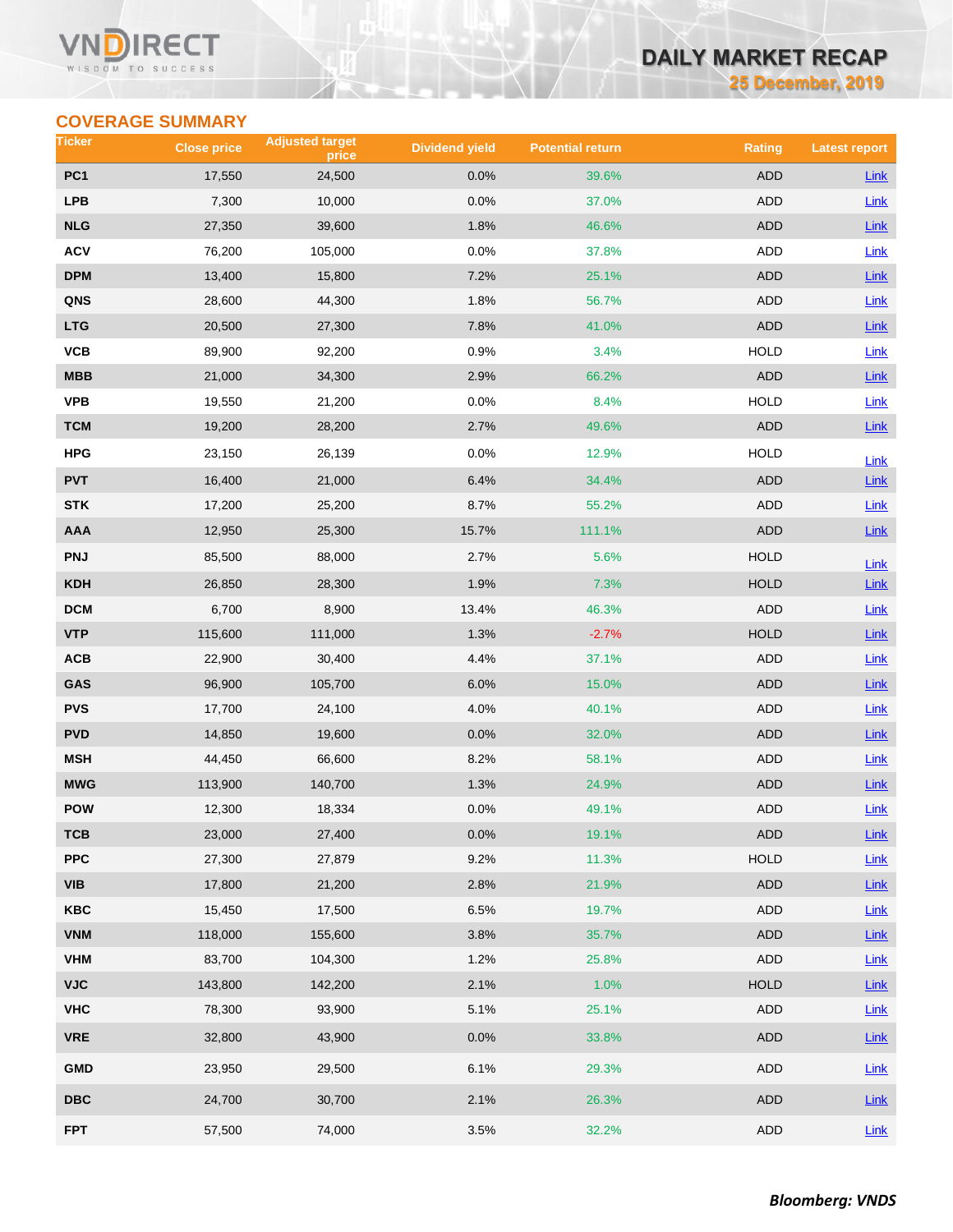### **MARKET MOVEMENTS**

WISDOM TO SUCCESS

**RECT** 

|                    | <b>HOSE</b>  |       |      |         |              |  |  |  |  |  |
|--------------------|--------------|-------|------|---------|--------------|--|--|--|--|--|
| <b>Top gainers</b> |              |       |      |         | <b>VND</b>   |  |  |  |  |  |
| <b>Ticker</b>      | Last         | Cha   | %chq | Vol.    | <b>Index</b> |  |  |  |  |  |
|                    | <b>Price</b> |       |      |         | impact       |  |  |  |  |  |
| <b>HBC</b>         | 10,700       | 700   | 7.00 | 2.22MLN | 0.047        |  |  |  |  |  |
| <b>PGD</b>         | 53,800       | 3,500 | 6.96 | 26,050  | 0.092        |  |  |  |  |  |
| <b>LGC</b>         | 42,300       | 2,750 | 6.95 | 10      | 0.155        |  |  |  |  |  |
| <b>VAF</b>         | 9,560        | 620   | 6.94 | 10      | 0.007        |  |  |  |  |  |
| <b>RIC</b>         | 5,090        | 330   | 6.93 | 6,310   | 0.003        |  |  |  |  |  |

| <b>Top losers</b> |              |        |         |         | <b>VND</b>   |
|-------------------|--------------|--------|---------|---------|--------------|
| <b>Ticker</b>     | Last         |        | %chq    | Vol.    | <b>Index</b> |
|                   | <b>Price</b> |        |         |         | impact       |
| <b>LMH</b>        | 11,350       | -850   | $-6.97$ | 70,810  | $-0.006$     |
| <b>SBV</b>        | 10,050       | $-750$ | $-6.94$ | 160     | $-0.006$     |
| <b>AMD</b>        | 2,280        | $-170$ | $-6.94$ | 5.43MLN | $-0.008$     |
| <b>TEG</b>        | 5,240        | $-390$ | $-6.93$ | 4.910   | $-0.004$     |
| TTB               | 4,170        | $-310$ | $-6.92$ | 5.62MLN | $-0.004$     |

|               | <b>VND</b><br><b>Top index movers</b> |       |      |         |                        |  |  |  |  |  |
|---------------|---------------------------------------|-------|------|---------|------------------------|--|--|--|--|--|
| <b>Ticker</b> | Last<br>Cha<br><b>Price</b>           |       | %chq | Vol.    | <b>Index</b><br>impact |  |  |  |  |  |
|               |                                       |       |      |         |                        |  |  |  |  |  |
| <b>MSN</b>    | 55,700                                | 1,200 | 2.20 | 1.31MLN | 0.409                  |  |  |  |  |  |
| <b>BID</b>    | 45.200                                | 300   | 0.67 | 585.450 | 0.352                  |  |  |  |  |  |
| <b>MWG</b>    | 113,900                               | 2,600 | 2.34 | 547.470 | 0.336                  |  |  |  |  |  |
| <b>GAS</b>    | 96,900                                | 600   | 0.62 | 177,680 | 0.335                  |  |  |  |  |  |
| <b>FPT</b>    | 57,500                                | 1,100 | 1.95 | 1.60MLN | 0.218                  |  |  |  |  |  |

|               | <b>VND</b><br><b>Top index laggers</b> |        |         |                |              |  |  |  |  |  |
|---------------|----------------------------------------|--------|---------|----------------|--------------|--|--|--|--|--|
| <b>Ticker</b> | Last                                   | Cha    | %chq    | Vol.           | <b>Index</b> |  |  |  |  |  |
|               | <b>Price</b>                           |        |         |                | impact       |  |  |  |  |  |
| <b>VNM</b>    | 118,000                                | $-600$ | $-0.51$ | 541,190        | $-0.305$     |  |  |  |  |  |
| <b>BVH</b>    | 68,700                                 | $-900$ | $-1.29$ | 165,220        | $-0.184$     |  |  |  |  |  |
| <b>VCB</b>    | 89.900                                 | $-100$ | $-0.11$ | 230,880        | $-0.108$     |  |  |  |  |  |
| <b>SAB</b>    | 232,500                                | $-500$ | $-0.21$ | 54.260         | $-0.093$     |  |  |  |  |  |
| <b>ROS</b>    | 23,050                                 | $-550$ |         | -2.33 31.93MLN | $-0.091$     |  |  |  |  |  |

|               | <b>VND</b><br><b>Top liquidity</b> |        |         |         |              |  |  |  |  |  |  |
|---------------|------------------------------------|--------|---------|---------|--------------|--|--|--|--|--|--|
| <b>Ticker</b> | Last                               | Cha    | %chq    | Val.    | <b>Index</b> |  |  |  |  |  |  |
|               | <b>Price</b>                       |        |         | (VNDbn) | impact       |  |  |  |  |  |  |
| <b>ROS</b>    | 23,050                             | $-550$ | $-2.33$ | 736     | $-0.091$     |  |  |  |  |  |  |
| <b>FPT</b>    | 57,500                             | 1,100  | 1.95    | 92      | 0.218        |  |  |  |  |  |  |
| <b>MSN</b>    | 55,700                             | 1,200  | 2.20    | 73      | 0.409        |  |  |  |  |  |  |
| <b>FLC</b>    | 4,880                              | $-50$  | $-1.01$ | 72      | $-0.010$     |  |  |  |  |  |  |
| <b>VNM</b>    | 118,000                            | -600   | $-0.51$ | 64      | $-0.305$     |  |  |  |  |  |  |

|                                  |              | <b>HOSE</b> |         |         |                    | <b>HNX</b> |              |        |       |            |              |
|----------------------------------|--------------|-------------|---------|---------|--------------------|------------|--------------|--------|-------|------------|--------------|
| <b>VND</b><br><b>Top gainers</b> |              |             |         |         | <b>Top gainers</b> |            |              |        |       | <b>VND</b> |              |
| Ticker                           | Last         | Chg         | $%$ chg | Vol.    | <b>Index</b>       | Ticker     | Last         | Chg    | %chq  | Vol.       | <b>Index</b> |
|                                  | <b>Price</b> |             |         |         | impact             |            | <b>Price</b> |        |       |            | impact       |
| HBC.                             | 10.700       | 700         | 7.00    | 2.22MLN | 0.047              | <b>CTP</b> | 4,400        | 400    | 10.00 | 78,600     | 0.003        |
| <b>PGD</b>                       | 53,800       | 3,500       | 6.96    | 26,050  | 0.092              | <b>HHC</b> | 117,700      | 10,700 | 10.00 | 9,200      | 0.100        |
| LGC                              | 42,300       | 2,750       | 6.95    | 10      | 0.155              | ITQ        | 2,200        | 200    | 10.00 | 82,800     | 0.005        |
| <b>VAF</b>                       | 9,560        | 620         | 6.94    | 10      | 0.007              | <b>PGN</b> | 9,900        | 900    | 10.00 | 21,400     | 0.001        |
| <b>RIC</b>                       | 5,090        | 330         | 6.93    | 6,310   | 0.003              | <b>SPI</b> | 1,100        | 100    | 10.00 | 89,100     | 0.002        |
|                                  |              |             |         |         |                    |            |              |        |       |            |              |

| <b>Top losers</b> | <b>VND</b>   |        |         |         |              |            | <b>VND</b><br><b>Top losers</b> |          |          |         |              |
|-------------------|--------------|--------|---------|---------|--------------|------------|---------------------------------|----------|----------|---------|--------------|
| <b>Ticker</b>     | Last         | Chg    | $%$ chq | Vol.    | <b>Index</b> | Ticker     | Last                            | Chg      | $%$ chq  | Vol.    | <b>Index</b> |
|                   | <b>Price</b> |        |         |         | impact       |            | <b>Price</b>                    |          |          |         | impact       |
| LMH               | 11.350       | $-850$ | $-6.97$ | 70.810  | $-0.006$     | BII        | 900                             | $-100$   | $-10.00$ | 517.200 | $-0.004$     |
| <b>SBV</b>        | 10.050       | $-750$ | $-6.94$ | 160     | $-0.006$     | <b>DST</b> | 900                             | $-100$   | $-10.00$ | 97,200  | $-0.003$     |
| AMD               | 2,280        | $-170$ | $-6.94$ | 5.43MLN | $-0.008$     | <b>MCO</b> | 1.800                           | $-200$   | $-10.00$ | 2,000   | 0.000        |
| TEG               | 5,240        | $-390$ | $-6.93$ | 4.910   | $-0.004$     | <b>SAF</b> | 56,700                          | $-6.200$ | $-9.86$  | 100     | $-0.008$     |
| TTB               | 4,170        | $-310$ | $-6.92$ | 5.62MLN | $-0.004$     | <b>CKV</b> | 13,100                          | $-1,400$ | $-9.66$  | 100     | $-0.002$     |
|                   |              |        |         |         |              |            |                                 |          |          |         |              |

| <b>Top index movers</b> |                      |       |      |          | <b>VND</b>             | Top index movers |                      |        |       |         |                        |  |
|-------------------------|----------------------|-------|------|----------|------------------------|------------------|----------------------|--------|-------|---------|------------------------|--|
| Ticker                  | Last<br><b>Price</b> | Chg   | %chq | Vol.     | <b>Index</b><br>impact | Ticker           | Last<br><b>Price</b> | Chg    | %chq  | Vol.    | <b>Index</b><br>impact |  |
| <b>MSN</b>              | 55.700               | 1.200 | 2.20 | 1.31 MLN | 0.409                  | <b>ACB</b>       | 22,900               | 200    | 0.88  | .12MLN  | 0.325                  |  |
| <b>BID</b>              | 45,200               | 300   | 0.67 | 585,450  | 0.352                  | <b>HHC</b>       | 117,700              | 10,700 | 10.00 | 9,200   | 0.100                  |  |
| <b>MWG</b>              | 113.900              | 2.600 | 2.34 | 547.470  | 0.336                  | <b>PGS</b>       | 29.700               | 1.600  | 5.69  | 400     | 0.054                  |  |
| <b>GAS</b>              | 96,900               | 600   | 0.62 | 177.680  | 0.335                  | <b>NET</b>       | 47.100               | 4.200  | 9.79  | 11.000  | 0.053                  |  |
| <b>FPT</b>              | 57,500               | 1,100 | 1.95 | .60MLN   | 0.218                  | <b>AMV</b>       | 25,000               | 1,000  | 4.17  | 567.800 | 0.031                  |  |

| <b>Top index laggers</b> |              |        |         |                | <b>VND</b>   | <b>VND</b><br>Top index laggers |              |          |         |         |              |  |
|--------------------------|--------------|--------|---------|----------------|--------------|---------------------------------|--------------|----------|---------|---------|--------------|--|
| Ticker                   | Last         | Chg    | $%$ chq | Vol.           | <b>Index</b> | Ticker                          | Last         | Chg      | $%$ chq | Vol.    | <b>Index</b> |  |
|                          | <b>Price</b> |        |         |                | impact       |                                 | <b>Price</b> |          |         |         | impact       |  |
| <b>VNM</b>               | 118,000      | $-600$ | $-0.51$ | 541.190        | $-0.305$     | <b>SZB</b>                      | 32.100       | $-2.200$ | $-6.41$ | 5.300   | $-0.034$     |  |
| <b>BVH</b>               | 68.700       | $-900$ | $-1.29$ | 165.220        | $-0.184$     | S99                             | 7,500        | $-600$   | $-7.41$ | 400     | $-0.026$     |  |
| <b>VCB</b>               | 89.900       | $-100$ | $-0.11$ | 230.880        | $-0.108$     | <b>PVS</b>                      | 17.700       | $-100$   | $-0.56$ | 384.200 | $-0.025$     |  |
| <b>SAB</b>               | 232,500      | $-500$ | $-0.21$ | 54.260         | $-0.093$     | <b>SHN</b>                      | 8,900        | $-200$   | $-2.20$ | 3.700   | $-0.024$     |  |
| <b>ROS</b>               | 23.050       | $-550$ |         | -2.33 31.93MLN | $-0.091$     | <b>SGC</b>                      | 106,600      | $-9,400$ | $-8.10$ | 100     | $-0.021$     |  |

| <b>Top liquidity</b> |                      |        |         |                 | <b>VND</b>             | <b>Top liquidity</b> |                      |       |         |                   | <b>VND</b>      |
|----------------------|----------------------|--------|---------|-----------------|------------------------|----------------------|----------------------|-------|---------|-------------------|-----------------|
| Ticker               | Last<br><b>Price</b> | Chg    | $%$ chg | Val.<br>(VNDbn) | <b>Index</b><br>impact | Ticker               | Last<br><b>Price</b> | Chg   | $%$ chq | Val.<br>(VNDbn)   | Index<br>impact |
| <b>ROS</b>           | 23,050               | $-550$ | $-2.33$ | 736             | $-0.091$               | <b>ACB</b>           | 22,900               | 200   | 0.88    | 26                | 0.325           |
| <b>FPT</b>           | 57,500               | 1.100  | 1.95    | 92              | 0.218                  | <b>MBG</b>           | 31,000               | 1,500 | 5.08    | 17                | 0.029           |
| <b>MSN</b>           | 55.700               | 1.200  | 2.20    | 73              | 0.409                  | TAR                  | 29,300               | 300   | 1.03    | 15                | 0.004           |
| <b>FLC</b>           | 4,880                | -50    | $-1.01$ | 72              | $-0.010$               | <b>NDN</b>           | 17,800               | 0     | 0.00    | 14                | 0.000           |
| <b>VNM</b>           | 118,000              | $-600$ | $-0.51$ | 64              | $-0.305$               | C69                  | 11,600               | 800   | 7.41    | 13                | 0.008           |
|                      |                      |        |         |                 |                        |                      |                      |       |         | Source: Bloomberg |                 |

*Source: Bloomberg*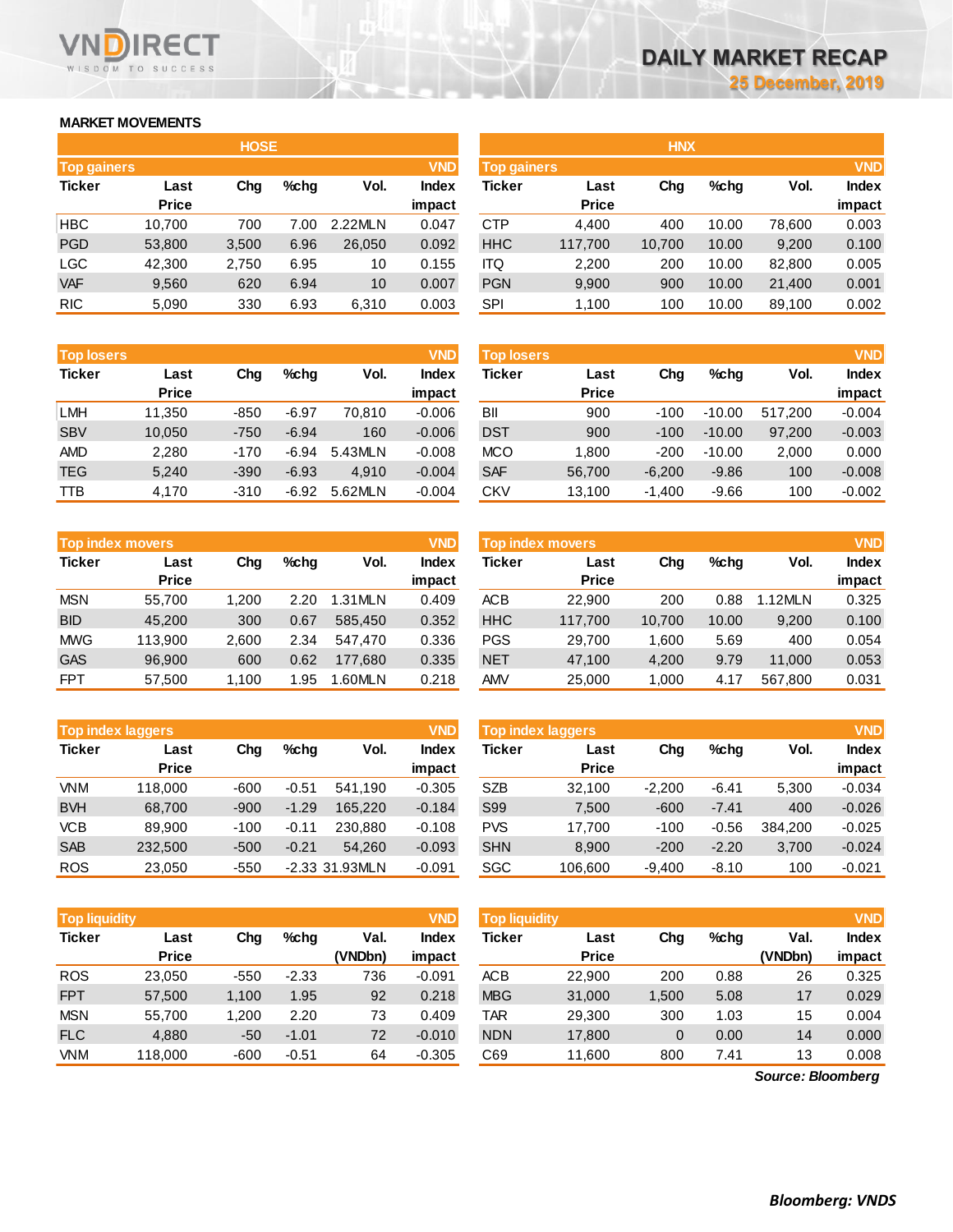

# **FOREIGN ACTIVITIES**

| Volume (Mn'shs) | <b>HOSE</b> | <b>HNX</b> | Value (VND'bn) | <b>HOSE</b> | <b>HNX</b> |
|-----------------|-------------|------------|----------------|-------------|------------|
| <b>BUY</b>      | 4.9         | 0.5        | BIIY           | 129.3       | 4.4        |
| % of market     | 2.1%        | 1.0%       | % of market    | 3.5%        | 0.6%       |
| SELL            | 5.8         |            | SELL           | 140.8       | 16.8       |
| % of market     | 2.5%        | 2.4%       | % of market    | 3.8%        | 2.2%       |
| NET BUY (SELL)  | (0.9)       | (0.7)      | NET BUY (SELL) | (11.6)      | (12.4)     |

*Source: HSX, HNX*



| <b>YTD ACCUMULATION</b> |             |            |                       |             |                                                  |
|-------------------------|-------------|------------|-----------------------|-------------|--------------------------------------------------|
| Volume (MIn'shs)        | <b>HOSE</b> | <b>HNX</b> | Value (VND'bn)        | <b>HOSE</b> | <b>HNX</b>                                       |
| BUY                     | 3,608.0     | 232.9      | BUY                   | 160,911.7   | 3,751.1                                          |
| % of market             | 8.3%        | 3.0%       | % of market           | 16.2%       | 2.2%                                             |
| <b>SELL</b>             | 3,819.9     | 271.2      | SELL                  | 155,979.2   | 4,480.2                                          |
| % of market             | 8.7%        | 3.4%       | % of market           | 15.7%       | 2.7%                                             |
| NET BUY (SELL)          | (211.9)     | (38.3)     | <b>NET BUY (SELL)</b> | 4,932       | (729.1)                                          |
|                         |             |            |                       |             | $\sim$ $\sim$ $\sim$ $\sim$ $\sim$ $\sim$ $\sim$ |

*Source: HSX, HNX*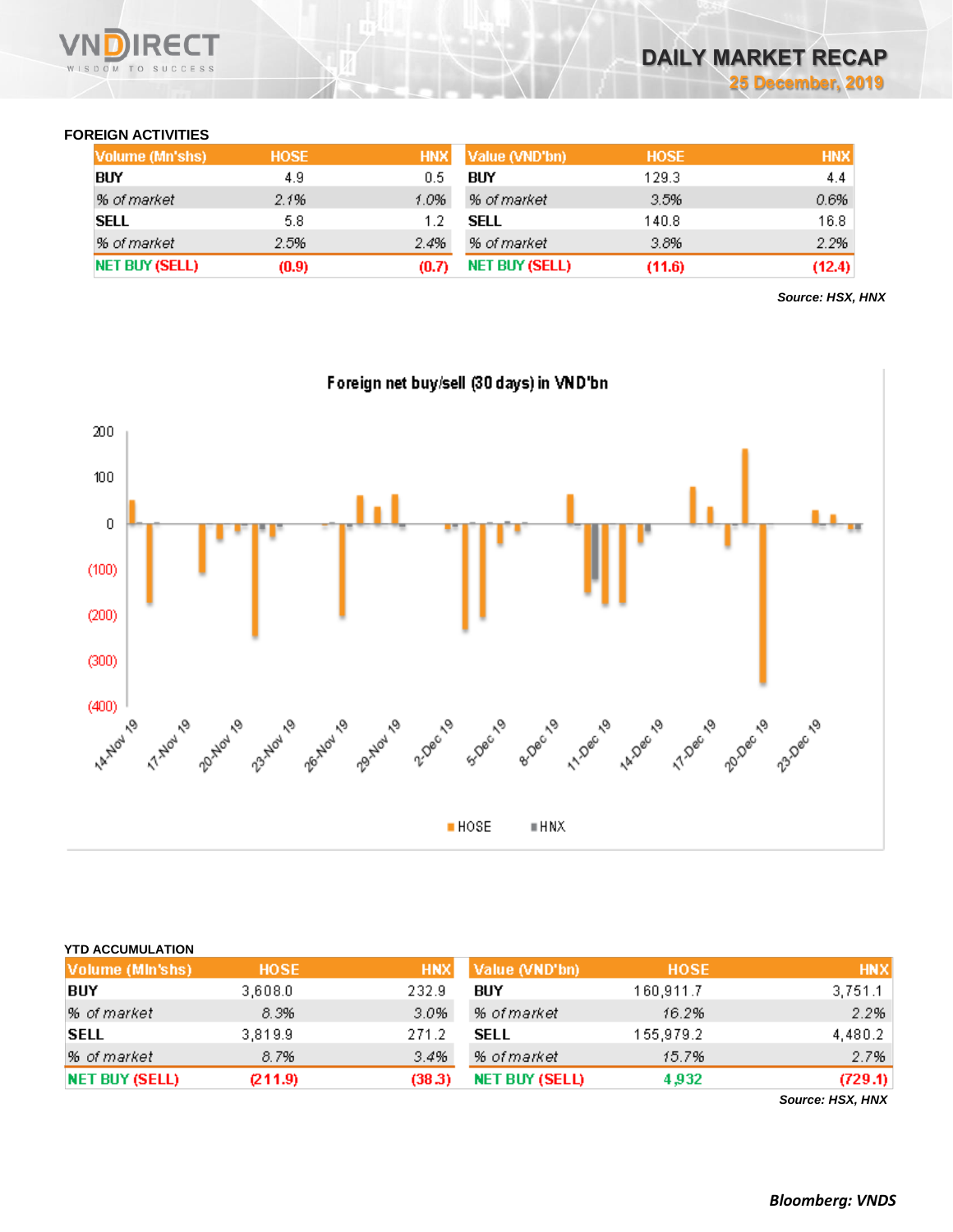### **FOREIGN ACTIVITIES**

WISDOM TO SUCCESS

**RECT** 

|               | <b>HOSE</b>                   |        |         |       |               |  |  |  |  |  |  |  |
|---------------|-------------------------------|--------|---------|-------|---------------|--|--|--|--|--|--|--|
|               | Top buy by foreigners (value) |        |         |       | <b>VND'bn</b> |  |  |  |  |  |  |  |
| <b>Ticker</b> | Last                          | Chg    | %chq    | Value | hdex          |  |  |  |  |  |  |  |
|               | Price                         |        |         |       | impact        |  |  |  |  |  |  |  |
| MSN           | 55,700                        | 1,200  | 2.20    | 23.3  | 0.409         |  |  |  |  |  |  |  |
| <b>VRE</b>    | 32,800                        | $-100$ | $-0.30$ | 16.0  | $-0.068$      |  |  |  |  |  |  |  |
| SAB           | 232,500                       | -500   | $-0.21$ | 10.2  | $-0.093$      |  |  |  |  |  |  |  |
| <b>BID</b>    | 45,200                        | 300    | 0.67    | 9.4   | 0.352         |  |  |  |  |  |  |  |
| VІС           | 115,500                       | 0      | 0.00    | 6.6   | 0.000         |  |  |  |  |  |  |  |

|            |                               | <b>HNX</b> |       |       |              |
|------------|-------------------------------|------------|-------|-------|--------------|
|            | Top buy by foreigners (value) |            |       |       | <b>WD'bn</b> |
| Ticker     | Last                          | Chg        | %chg  | Value | Index        |
|            | Price                         |            |       |       | impact       |
| ΠG         | 6,800                         | $-100$     | -1.45 | 2.6   | 0.000        |
| IDV        | 37,800                        | 300        | 0.80  | 0.5   | 0.000        |
| AMV        | 25,000                        | 1,000      | 4.17  | 0.3   | 0.000        |
| <b>BVS</b> | 9,900                         | 0          | 0.00  | 0.2   | 0.000        |
| IDC        | 19,200                        | 700        | 3.78  | 0.2   | 0.000        |

|               | Top sell by foreigners (value) |        |         |       | VND'bn                 | Top sell by foreigners (value), | <b>WD'bn</b>  |        |         |       |                 |
|---------------|--------------------------------|--------|---------|-------|------------------------|---------------------------------|---------------|--------|---------|-------|-----------------|
| <b>Ticker</b> | Last<br><b>Price</b>           | Chg    | %cha    | Value | <b>Index</b><br>impact | Ticker                          | Last<br>Price | Chg    | %chg    | Value | Index<br>impact |
| VІС           | 115,500                        | 0      | 0.00    | 18.4  | 0.000                  | <b>SED</b>                      | 17,200        | $-200$ | $-1.15$ | 12.4  | 0.000           |
| <b>SAB</b>    | 232,500                        | $-500$ | $-0.21$ | 16.4  | $-0.093$               | NTP                             | 32,100        | $-300$ | $-0.93$ | 1.4   | 0.000           |
| <b>VRE</b>    | 32,800                         | $-100$ | $-0.30$ | 13.4  | $-0.068$               | HHC                             | 117,700       | 10.700 | 10.00   | 0.9   | 0.000           |
| <b>VHM</b>    | 83,700                         | 0      | 0.00    | 9.8   | 0.000                  | <b>HUT</b>                      | 2,400         | 0      | 0.00    | 0.7   | 0.000           |
| <b>PLX</b>    | 56,100                         | 0      | 0.00    | 8.2   | 0.000                  | SMN                             | 9,900         | 200    | 2.06    | 0.4   | 0.000           |

|               | Top net buy by foreigners (value) |        |         |       | VND'bn         | Top net buy by foreigners (value) |               |        |         |       |                        |  |  |
|---------------|-----------------------------------|--------|---------|-------|----------------|-----------------------------------|---------------|--------|---------|-------|------------------------|--|--|
| <b>Ticker</b> | Last<br><b>Price</b>              | Chg    | %chg    | Value | hdex<br>impact | Ticker                            | Last<br>Price | Chg    | %chg    | Value | <b>Index</b><br>impact |  |  |
| MSN           | 55,700                            | 1.200  | 2.20    | 19.7  | 0.409          | ΠG                                | 6,800         | $-100$ | $-1.45$ | 2.5   | 0.000                  |  |  |
| <b>BID</b>    | 45,200                            | 300    | 0.67    | 9.1   | 0.352          | <b>IDV</b>                        | 37,800        | 300    | 0.80    | 0.5   | 0.000                  |  |  |
| <b>VRE</b>    | 32,800                            | $-100$ | $-0.30$ | 2.6   | $-0.068$       | AMV                               | 25,000        | 1.000  | 4.17    | 0.3   | 0.000                  |  |  |
| <b>PPC</b>    | 27,300                            | 500    | 1.87    | 1.9   | 0.048          | ЮC                                | 19,200        | 700    | 3.78    | 0.2   | 0.000                  |  |  |
| AAA           | 12,950                            | 550    | 4.44    | 1.6   | 0.027          | <b>HDA</b>                        | 10,500        | 200    | 1.94    | 0.2   | 0.000                  |  |  |

|               | Top net sell by foreigners (value) |        |         |         | VND'bn         | Top net sell by foreigners (value) |               | <b>WD'bn</b> |         |          |                 |
|---------------|------------------------------------|--------|---------|---------|----------------|------------------------------------|---------------|--------------|---------|----------|-----------------|
| <b>Ticker</b> | Last<br><b>Price</b>               | Chg    | %chg    | Value   | hdex<br>impact | Ticker                             | Last<br>Price | Chg          | %chg    | Value    | Index<br>impact |
| VIC.          | 115,500                            | 0      | 0.00    | $-11.9$ | 0.000          | SED                                | 17,200        | $-200$       | $-1.15$ | $-12.37$ | 0.000           |
| <b>POW</b>    | 12.300                             | $-100$ | $-0.81$ | $-6.7$  | $-0.068$       | <b>NTP</b>                         | 32,100        | $-300$       | $-0.93$ | $-1.41$  | 0.000           |
| <b>SAB</b>    | 232,500                            | $-500$ | $-0.21$ | $-6.2$  | $-0.093$       | HHC                                | 117.700       | 10,700       | 10.00   | $-0.87$  | 0.000           |
| <b>VHM</b>    | 83.700                             | 0      | 0.00    | $-5.8$  | 0.000          | <b>HUT</b>                         | 2,400         | 0            | 0.00    | $-0.71$  | 0.000           |
| <b>VHC</b>    | 78,300                             | 300    | 0.38    | $-3.8$  | 0.008          | SMN                                | 9,900         | 200          | 2.06    | $-0.38$  | 0.000           |

25-Dec-19

Source: Bloomberg, HOSE, HNX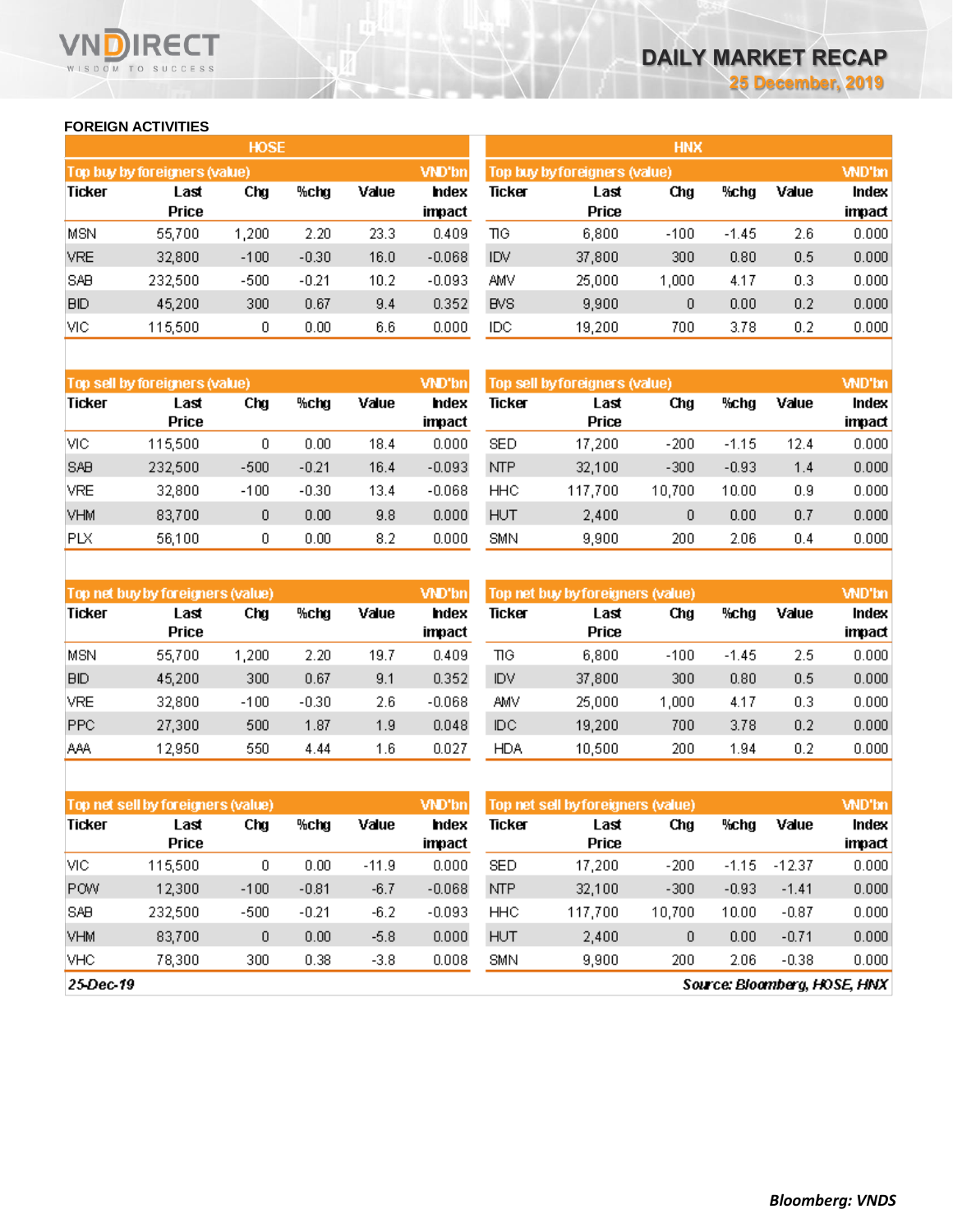**25 December, 2019**

### **TOP 60 MARKET CAP STOCKS SNAPSHOT ON HOSE**

 $^-$ T

|                                           |                  |                |                  |                    |                  |                                 |              |              |                            | <b>25 December, 2019</b>  |              |               |             |
|-------------------------------------------|------------------|----------------|------------------|--------------------|------------------|---------------------------------|--------------|--------------|----------------------------|---------------------------|--------------|---------------|-------------|
| TOP 60 MARKET CAP STOCKS SNAPSHOT ON HOSE |                  |                |                  |                    |                  |                                 |              |              |                            |                           |              |               |             |
| No. Ticker                                | <b>Price</b>     |                | Price change (%) |                    |                  | Mkt. Cap Outs. Vol. Float ratio |              |              | Avail. Fil Ave. daily vol. | P/E                       | P/B          | <b>ROE</b>    | <b>ROA</b>  |
|                                           | <b>VND</b>       | 1M             | 3M               | 6M                 | <b>US\$mln</b>   | <b>MIn'shs</b>                  | %            |              | $% (30 \, days - shs)$     | $\boldsymbol{\mathsf{x}}$ | $\pmb{\chi}$ | $\%$          | $\%$        |
| 1 VIC VM<br>2 VCB VM                      | 115,500          | $-0.4$         | $-3.5$           | $-0.8$             | 16,789           | 3,369                           | 24.9         | 21.8<br>6.1  | 443,221                    | 72.7                      | 5.0          | 7.8           | 1.6         |
| 3 VHM VM                                  | 89,900<br>83,700 | 6.4<br>$-10.2$ | 11.4<br>$-6.5$   | 24.2<br>5.3        | 14,388<br>11,881 | 3,709<br>3,290                  | 25.2<br>29.1 | 34.0         | 615,309<br>1,911,500       | 17.0<br>15.8              | 4.1<br>5.2   | 27.1<br>37.3  | 1.8<br>11.8 |
| 4 VNM VM                                  | 118,000          | $-4.0$         | $-6.6$           | $-4.4$             | 8,867            | 1,741                           | 46.2         | 41.3         | 1,046,371                  | 21.3                      | 7.5          | 36.5          | 28.8        |
| 5 GAS VM                                  | 96,900           | $-6.0$         | $-5.4$           | $-6.4$             | 8,003            | 1,914                           | 4.2          | 45.4         | 311,285                    | 16.5                      | 4.1          | 26.1          | 18.6        |
| 6 BID VM                                  | 45,200           | 13.9           | 13.3             | 40.8               | 7,845            | 4,022                           | 18.8         | 12.0         | 772,307                    | 21.4                      | 2.7          | 13.5          | 0.5         |
| 7 SAB VM                                  | 232,500          | $-0.2$         | $-11.6$          | $-17.5$            | 6,434            | 641                             | 10.4         | 36.6         | 34,580                     | 31.6                      | 8.3          | 28.4          | 20.6        |
| 8 TCB VM                                  | 23,000           | $-1.3$         | 1.5              | 10.8               | 3,474            | 3,500                           | 79.7         | 0.0          | 1,279,755                  | 8.6                       | 1.4          | 17.2          | 2.7         |
| 9 CTG VM                                  | 20,600           | $-2.6$         | $-1.0$           | $-2.1$             | 3,310            | 3,723                           | 35.5         | 0.6          | 2,903,210                  | 12.5                      | 1.0          | 8.5           | 0.5         |
| 10 VJC VM                                 | 143,800          | 0.6            | 5.7              | 16.1               | 3,251            | 524                             | 46.4         | 10.4         | 445,348                    | 14.6                      | 5.5          | 43.3          | 15.1        |
| 11 VREVM                                  | 32,800           | $-3.0$         | $-2.1$           | $-4.4$             | 3,216            | 2,272                           | 39.7         | 16.2         | 4,327,337                  | 31.8                      | 2.7          | 8.8           | 6.3         |
| 12 PLX VM                                 | 56,100           | $-4.9$         | $-6.8$           | $-9.4$             | 2,883            | 1,191                           | 8.9          | 6.6          | 179,744                    | 16.2                      | 3.0          | 19.5          | 6.7         |
| 13 MSN VM                                 | 55,700           | $-22.1$        | $-29.5$          | $-33.7$            | 2,810            | 1,169                           | 25.8         | 10.0         | 1,237,170                  | 12.3                      | 1.9          | 20.5          | 7.6         |
| 14 HPG VM                                 | 23,150           | 4.0            | 5.7              | 0.2                | 2,758            | 2,761                           | 52.3         | 11.1         | 6,025,275                  | 9.2                       | 1.4          | 17.4          | 8.8         |
| 15 NVL VM                                 | 56,500           | $-1.2$         | $-8.9$           | $-3.4$             | 2,314            | 949                             | 27.1         | 32.2         | 358,763                    | 17.7                      | 2.6          | 15.5          | 4.3         |
| 16 BVHVM                                  | 68,700           | $-4.7$         | $-4.7$           | $-14.2$            | 2,201            | 742                             | 31.9         | 23.5         | 195,657                    | 36.4                      | 3.1          | 8.7           | $1.2$       |
| 17 MWG VM                                 | 113,900          | 1.7            | $-9.2$           | 24.1               | 2,176            | 443                             | 92.7         | 0.0          | 625,045                    | 13.7                      | 4.5          | 37.7          | 12.7        |
| 18 MBB VM                                 | 21,000           | $-6.3$         | $-5.2$           | 7.5                | 2,108            | 2,326                           | 77.6         | 0.0          | 3,529,619                  | 6.4                       | 1.2          | 21.8          | 2.0         |
| 19 HVN VM                                 | 34,200           | 1.8            | 3.0              | $-19.0$            | 2,093            | 1,418                           | 3.9          | 19.9         | 293,618                    | 19.6                      | 2.7          | 13.4          | 2.7         |
| 20 VPB VM                                 | 19,550           | $-3.2$         | $-8.6$           | 0.8                | 2,057            | 2,438                           | 72.7         | 0.0          | 1,366,901                  | 5.9                       | 1.2          | 22.7          | 2.5         |
| 21 FPT VM                                 | 57,500           | 1.6            | 0.2              | 23.7               | 1,683            | 678                             | 76.9         | 0.0          | 1,441,855                  | 12.3                      | 2.9          | 24.9          | 10.5        |
| 22 POW VM                                 | 12,300           | $-7.5$         | $-0.4$           | $-17.2$            | 1,243            | 2,342                           | 87.9         | 35.1         | 1,399,433                  | 15.0                      | 1.2          | 7.8           | 3.2         |
| 23 HDB VM                                 | 26,700           | $-4.0$         | 0.9              | 0.0                | 1,130            | 981                             | 72.6         | 6.3          | 1,469,396                  | 9.2                       | 1.7          | 19.1          | 1.4         |
| 24 EIB VM                                 | 17,200           | $-0.9$         | 3.0              | $-7.5$             | 912              | 1,229                           | 94.0         | 0.0          | 128,465                    | 33.3                      | 1.3          | 4.1           | 0.4         |
| 25 PNJ VM                                 | 85,500           | 3.1            | 4.1              | 17.6               | 821              | 223                             | 72.5         | 0.0          | 383,582                    | 17.7                      | 4.6          | 28.6          | 16.3        |
| 26 STB VM                                 | 10,100           | $-0.5$         | $-4.7$           | $-13.3$            | 786              | 1,804                           | 96.2<br>0.9  | 11.5         | 2,369,213                  | 6.5                       | 0.7          | 11.1          | 0.7         |
| 27 BHN VM<br>28 TPB VM                    | 77,500<br>21,000 | 0.0<br>$-3.7$  | 2.5<br>$-5.8$    | $-13.9$<br>$-8.3$  | 775<br>749       | 232<br>827                      | 53.8         | 31.4<br>0.0  | 3,915<br>186,286           | 37.7<br>7.3               | 4.0<br>1.5   | 10.9<br>22.1  | 5.2<br>1.7  |
| 29 HNG VM                                 | 14,150           | $-3.1$         | $-8.7$           | $-15.5$            | 677              | 1,109                           | 16.7         | 48.6         | 307,935                    | <b>N/A</b>                | 1.5          | $-20.6$       | $-8.0$      |
| 30 KDH VM                                 | 26,850           | 1.9            | 3.3              | 11.9               | 631              | 544                             | 74.5         | 4.5          | 306,030                    | 15.8                      | 2.0          | 13.5          | 8.8         |
| 31 ROS VM                                 | 23,050           | -7.4           | $-13.7$          | $-23.2$            | 565              | 568                             | 39.6         | 44.7         | 32,058,370                 | 66.4                      | 2.2          | 3.4           | 1.8         |
| 32 DHG VM                                 | 92,800           | $-0.5$         | 1.5              | $-11.6$            | 524              | 131                             | 5.6          | 45.6         | 13,237                     | 20.5                      | 3.8          | 19.4          | 15.8        |
| 33 REE VM                                 | 35,600           | $-1.9$         | $-9.9$           | 12.1               | 476              | 310                             | 55.9         | 0.0          | 626,790                    | 6.3                       | 1.1          | 18.6          | 10.6        |
| 34 SBT VM                                 | 18,400           | 1.1            | 2.5              | $7.3$              | 466              | 587                             | 20.1         | 93.8         | 1,215,459                  | 41.9                      | 1.5          | 3.5           | 1.5         |
| 35 TCH VM                                 | 30,400           | 9.9            | 27.2             | 45.5               | 463              | 353                             | 50.0         | 41.9         | 1,890,361                  | 28.4                      | 2.4          | 8.7           | 5.9         |
| 36 GEX VM                                 | 19,650           | $-4.1$         | $-11.1$          | 2.7                | 414              | 488                             | 84.5         | 32.8         | 802,570                    | 8.7                       | 1.6          | 19.1          | 6.1         |
| 37 SSIVM                                  | 18,200           | $-10.1$        | $-15.9$          | $-26.8$            | 399              | 508                             | 83.5         | 44.8         | 1,247,854                  | 10.3                      | 1.0          | 9.4           | 3.7         |
| 38 PPC VM                                 | 27,300           | 1.1            | 6.6              | $-7.0$             | 378              | 321                             | 24.6         | 32.8         | 332,246                    | 8.6                       | 1.5          | 17.2          | 13.5        |
| 39 PDR VM                                 | 25,500           | $-1.5$         | $-2.7$           | $-1.0$             | 361              | 328                             | 37.2         | 42.9         | 716,883                    | 12.0                      | 2.2          | 20.1          | 5.9         |
| 40 LGC VM                                 | 42,300           | 8.5            | 14.3             | 41.7               | 352              | 193                             | 0.6          | 4.0          | 5                          | 25.4                      | 2.8          | 11.6          | 3.1         |
| 41 VGC VM                                 | 18,000           | $-2.7$         | $-6.5$           | $-13.9$            | 348              | 448                             | 12.3         | 35.6         | 165,720                    | 12.9                      | 1.3          | 10.1          | 3.6         |
| 42 DXG VM                                 | 14,100           | $-0.7$         | $-16.1$          | $-4.9$             | 320              | 520                             | 88.5         | 3.3          | 1,563,935                  | 4.4                       | 0.8          | 25.9          | 8.5         |
| 43 KBC VM                                 | 15,450           | 0.3            | 3.7              | 7.3                | 313              | 470                             | 71.4         | 22.3         | 1,924,429                  | 9.6                       | 0.8          | 8.4           | 4.4         |
| 44 VHC VM                                 | 78,300           | 2.1            | $-0.9$           | $-9.0$             | 307              | 91                              | 50.1         | 65.8         | 55,836                     | 5.2                       | 1.5          | 32.2          | 22.2        |
| 45 GMD VM                                 | 23,950           | $-0.2$         | $-14.3$          | $-7.7$             | 307              | 297                             | 81.2         | 0.0          | 228,643                    | 12.3                      | 1.1          | 9.7           | 6.2         |
| 46 NLG VM                                 | 27,350           | $-1.1$         | $-1.3$           | 0.3                | 295              | 250                             | 62.1         | 0.0          | 330,778                    | 13.1                      | 1.5          | 11.7          | $5.5\,$     |
| 47 VPIVM                                  | 41,400           | 0.6            | $-0.1$           | $-0.7$             | 286              | 160                             | 100.0        | 42.6         | 383,816                    | 15.7                      | 2.9          | 20.6          | 8.1         |
| 48 HCM VM                                 | 20,900           | $-12.2$        | $-11.6$          | $-12.2$            | 276              | 306                             | 50.8         | 43.1         | 850,922                    | 16.2                      | 1.5          | 10.2          | 6.2         |
| 49 PVD VM                                 | 14,850           | $-4.2$         | $-17.5$          | $-13.3$            | 270              | 421                             | 49.5         | 28.8         | 1,670,508                  | 13.9                      | 0.5          | 3.3           | 2.1         |
| 50 NT2 VM                                 | 21,650           | $-5.0$         | $-9.4$           | $-19.8$            | 269              | 288                             | 32.3         | 30.3         | 292,671                    | 8.0                       | 1.5          | 20.0          | 9.7         |
| 51 SCS VM                                 | 121,000          | $-12.9$        | $-24.6$          | $-24.5$            | 263              | 50                              | 98.9         | 28.1         | 9,610                      | 15.7                      | 7.4          | 46.6          | 42.4        |
| 52 PHR VM                                 | 41,400           | $-27.4$        | $-28.5$          | $-27.9$            | 242              | 135                             | 32.5         | 42.5         | 500,892                    | 6.5                       | 1.8          | 28.8          | 16.2        |
| 53 CII VM                                 | 22,600           | $-5.8$         | 10.2             | 0.4                | 242              | 248                             | 83.0         | 19.0         | 276,496                    | 12.3                      | 1.0          | 8.8           | 1.9<br>6.9  |
| 54 HT1 VM                                 | 14,650           | 1.4            | $-3.9$           | $-7.6$             | 241              | 382                             | 99.9         | 42.5         | 147,865                    | 7.7                       | 1.0          | 13.8          |             |
| 55 GTN VM<br>56 GEG VM                    | 21,900           | 8.4<br>$-6.6$  | 12.6<br>$-6.1$   | 17.7<br><b>N/A</b> | 236<br>230       | 250<br>204                      | 27.8<br>58.8 | 99.7<br>12.9 | 402,899                    | <b>N/A</b><br>24.3        | 2.0<br>2.3   | $-0.4$<br>7.8 | $-0.2$      |
| 57 HPX VM                                 | 26,150<br>26,350 | $-0.8$         | 1.3              | $-1.1$             | 227              | 200                             | 90.3         | 35.2         | 535,851<br>282,755         | 11.8                      | 2.1          | 19.3          | 4.8         |
| 58 DPM VM                                 | 13,400           | 1.1            | 2.7              | $-16.8$            | 226              | 391                             | 36.7         | 30.0         | 242,557                    | 20.6                      | 0.7          | 3.7           | 6.4<br>2.6  |
| 59 VCF VM                                 | 188,000          | 2.7            | 12.0             | 4.7                | 216              | 27                              | 1.5          | 48.4         | 268                        | 8.0                       | 4.2          | 52.3          | 32.2        |
| 60 VCIVM                                  | 29,800           | $-10.0$        | $-16.8$          | $-6.9$             | 211              | 164                             | 62.2         | 62.8         | 99,415                     | 5.9                       | 1.3          | 24.7          | 12.7        |
|                                           |                  |                |                  |                    |                  |                                 |              |              |                            | <b>Source: Bloomberg</b>  |              | 25 Dec        |             |